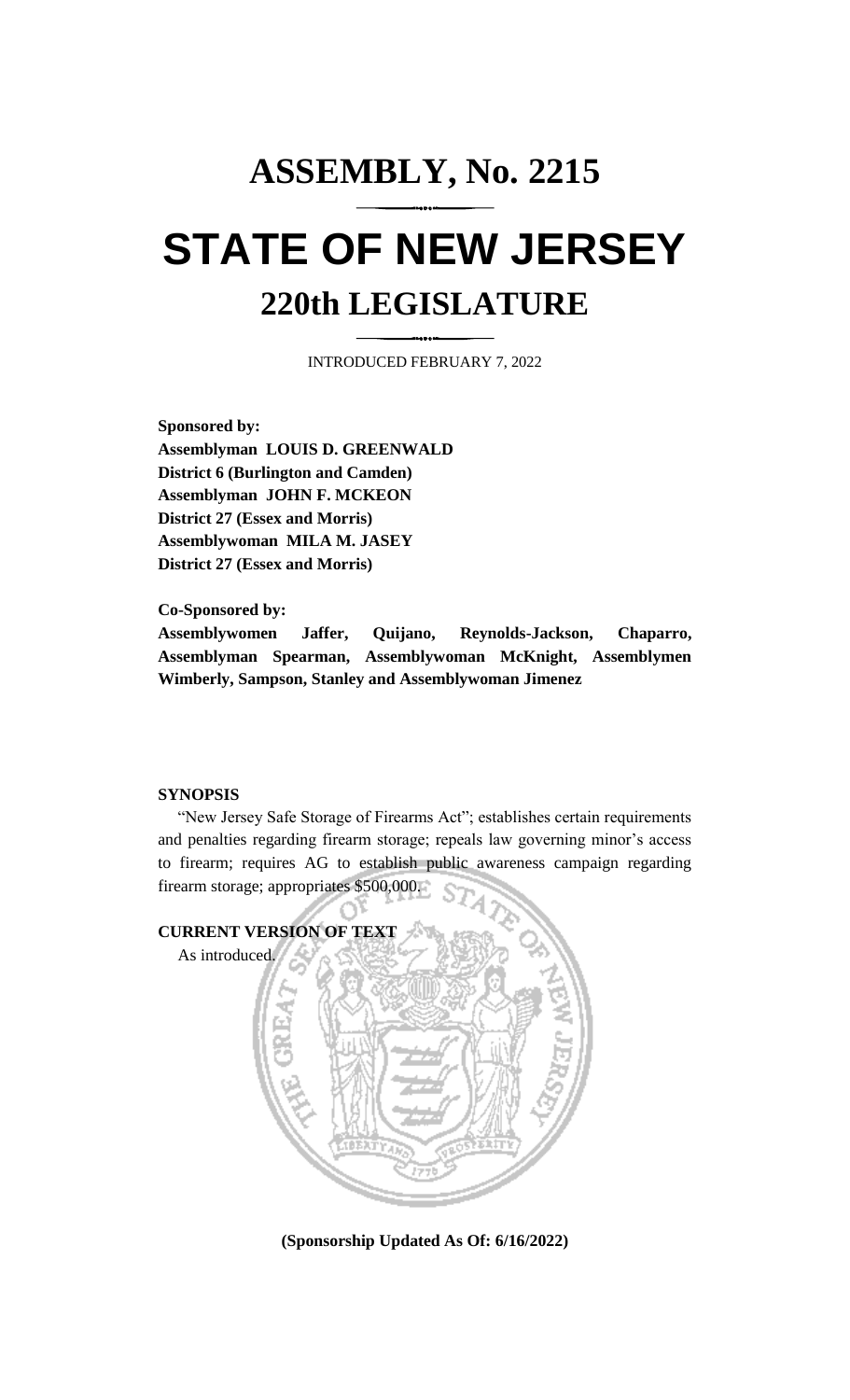# **A2215** GREENWALD, MCKEON

 **AN ACT** concerning safe storage of firearms, designated the "New Jersey Safe Storage of Firearms Act," supplementing various parts of the statutory law, repealing sections 1 and 2 of P.L.1991, c.397 and sections 2 and 3 of P.L.1999, c.255, and making an appropriation. **BE IT ENACTED** *by the Senate and General Assembly of the State of New Jersey:* 10 1. This act shall be known and may be cited as the "New Jersey" Safe Storage of Firearms Act." 2. The Legislature finds and declares that: a. Having unsecured personal firearms in the home puts both adults and children at significantly increased risk of accidental injury, accidental death, suicide by firearm, and increased lethality in domestic violence; b. Ownership of personal firearms in New Jersey has surged dramatically since 2019, increasing by more than 300 percent in 2020; c. In 2018, 458 people died from unintentional firearm injuries, 22 116 of whom were children and teens; d. The American Medical Association, American Public Health Association, and the New Jersey Public Health Association, among others, have declared gun violence a public health crisis; e. Ensuring that firearms are secured and safely stored reduces the incidence and risk of theft or loss, thereby reducing trafficked guns; and f. Enacting legislation to mandate the secure safe storage of firearms, along with public education, could save thousands of lives from accidental injuries, accidental death, suicide, and homicide. 3. a. Except as otherwise provided in this section, a legal owner of a firearm shall: (1) store or secure a firearm that is not in use at a premises under the owner's control, unloaded, in a gun safe or securely locked box or container; and (2) store ammunition separately from the firearm. b. Nothing in this section shall be construed to prevent a legal owner from being authorized, pursuant to subsection e. of N.J.S.2C:39-6, to lawfully keep or carry about the owner's place of business, residence, premises, or other land owned by the owner, any firearm, or from carrying the firearm, in the manner specified in subsection g. of N.J.S.2C:39-6. c. This section shall not apply to: (1) an active law enforcement officer authorized to carry a

firearm pursuant to N.J.S.2C:39-6, provided that when a person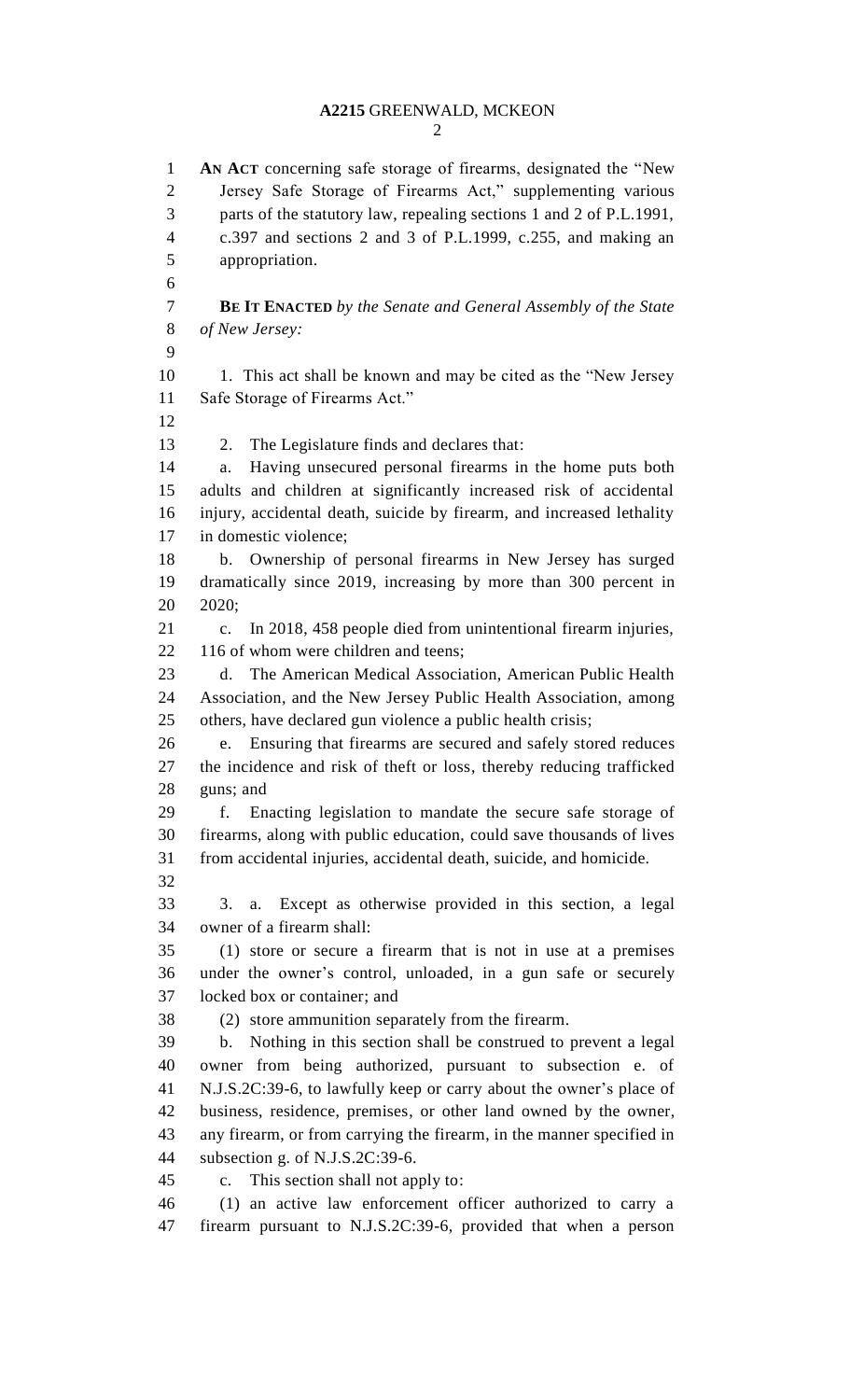under the age of 18 years is on the premises under the control of the active law enforcement officer, the firearm shall be: (a) stored in a gun safe or securely locked box or container; or (b) stored in a location which a reasonable person would believe to be secure or inaccessible to a person under the age of 18 years; (2) a temporary transfer of a firearm authorized pursuant to section 1 of P.L.1992, c.74 (C.2C:58-3.1); or (3) a lawful owner or a licensed retail dealer that displays the firearm, unloaded, for the purposes of sale or exhibition, provided that any firearm on the premises under the lawful owner's or licensed retail dealer's control, and that is not on display for the purposes of sale or exhibition, shall be stored in a manner as defined by this section. d. The failure of a legal owner of a firearm to store and secure the firearm properly in violation of subsection a. of this section shall give rise to a permissive inference that the legal owner acted knowingly or recklessly in engaging in conduct which creates a substantial risk of serious bodily injury or death to another person. 4. a. The Superintendent of State Police, in conjunction with the Attorney General, shall adopt guidelines in accordance with the Administrative Procedure Act, P.L.1968, c.410 (C.52:14B-1 et seq.), to require each licensed retail firearms dealer in the State, or the retail dealer's employee, to provide to any person who receives, possesses, carries, or uses a firearm, a written warning printed on eight and one-half inches by 11 inches in size paper in not less than 14 point bold point type letters which shall state: NEW JERSEY STATE LAW REQUIRES THAT ALL FIREARMS MUST BE STORED, UNLOADED, IN A SECURELY LOCKED GUN SAFE OR LOCKED CONTAINER, AND ALL AMMUNITION MUST BE STORED SEPARATELY FROM THE FIREARM. FAILURE TO DO SO IS PUNISHABLE BY LAW AND COULD RESULT IN FINES AND IMPRISONMENT. b. The written warning provided pursuant to subsection a. of this section shall include the requirements and penalties imposed pursuant to P.L. , c. (C. ) (pending before the Legislature as this bill). c. The superintendent shall provide each licensed retail firearms dealer with a sign to be displayed prominently at a conspicuous place on the dealer's business premises at each purchase counter. The sign shall contain the statutory reference to 42 section 3 of P.L., c. (C.) (pending before the Legislature as this bill) and information concerning the Internet website that contains the provisions of section 3 of P.L. , c. (C. ) (pending before the Legislature as this bill). The sign shall state substantially the following in one inch block letters: NEW JERSEY STATE LAW REQUIRES THAT ALL FIREARMS MUST BE STORED, UNLOADED, IN A SECURELY LOCKED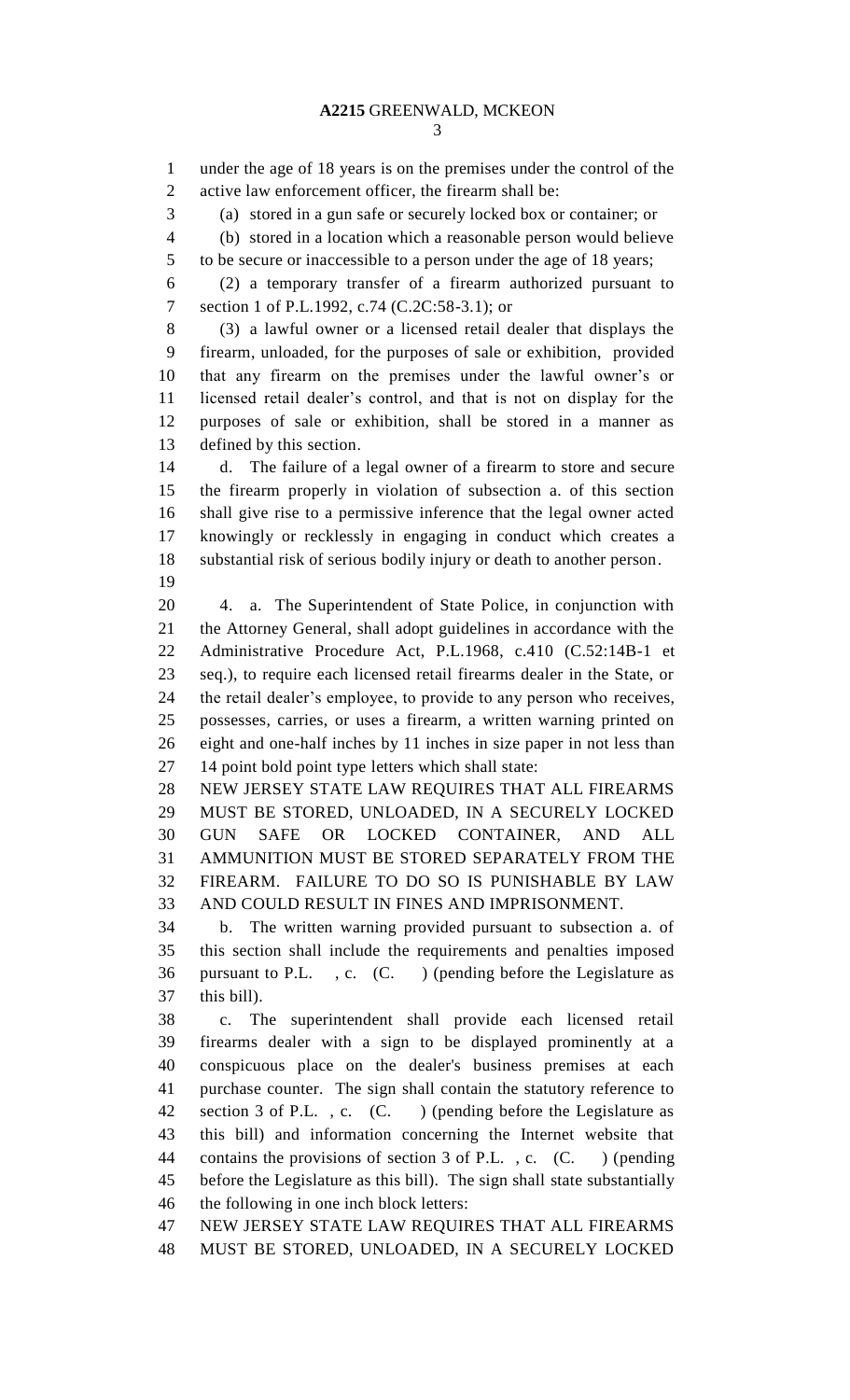GUN SAFE OR LOCKED CONTAINER, AND ALL AMMUNITION MUST BE STORED SEPARATELY FROM THE FIREARM. FAILURE TO DO SO IS PUNISHABLE BY LAW AND COULD RESULT IN FINES AND IMPRISONMENT.

 5. When a defendant is found guilty of a crime or offense involving the unlawful storage and access of a firearm in violation 8 of subsection e. of section 3 of P.L., c. (C.) (pending before the Legislature as this bill), the court shall inform the defendant that the defendant is prohibited from purchasing, owning, possessing, or controlling a firearm pursuant to section 6 of P.L.1979, c.179 (C.2C:39-7) and from receiving or retaining a firearms purchaser identification card or permit to purchase a handgun pursuant to N.J.S.2C:58-3.

 The court shall order the defendant to arrange for the immediate surrender to a law enforcement officer of any firearm that has not already been seized or surrendered and any firearms purchaser identification card or permit to purchase a handgun possessed by the defendant. No later than five business days after the order is entered, however, the defendant may arrange to sell any surrendered firearm to a licensed retail dealer of firearms who shall be authorized to take possession of that purchased firearm from the law enforcement agency to which it was surrendered no later than 10 business days after the order is entered. Any card or permit issued to the defendant shall be deemed immediately revoked. The court shall establish a process for notifying the appropriate authorities of the conviction requiring the revocation of the card or permit.

 A law enforcement officer accepting a surrendered firearm shall provide the defendant with a receipt listing the date of surrender, the name of the defendant, and any item that has been surrendered, including the serial number, manufacturer, and model of the surrendered firearm. The defendant shall provide a copy of this receipt to the prosecutor within 48 hours of service of the order, and shall attest under penalty that any firearms owned or possessed at the time of the order have been transferred in accordance with this section and that the defendant currently does not possess any firearms. The defendant alternatively may attest under penalty that the defendant did not own or possess a firearm at the time of the order and currently does not possess a firearm. If the court, upon motion of the prosecutor, finds probable cause that the defendant has failed to surrender any firearm, card, or permit, the court may order a search for and removal of these items at any location where the judge finds probable cause to believe these items are located. The judge shall state with specificity the reasons for and the scope of the search and seizure authorized by the order.

 A law enforcement officer who receives a firearm that is surrendered, but not purchased and taken possession of by a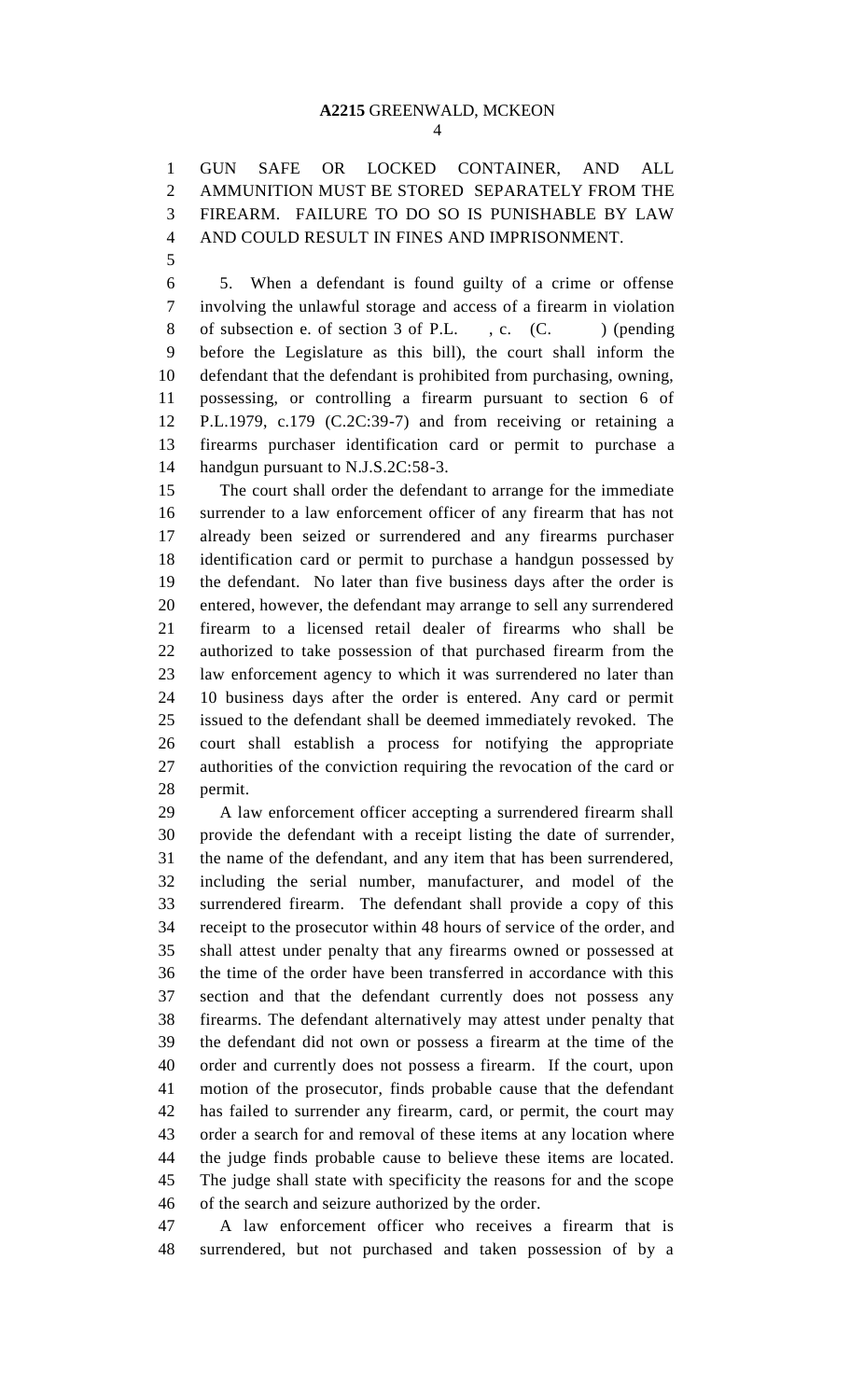### **A2215** GREENWALD, MCKEON

 licensed retail dealer of firearms within 10 business days of when the order is entered pursuant to this subsection, may dispose of the

 surrendered firearm in accordance with the provisions of N.J.S.2C:64-6. A firearm purchased by a licensed retail dealer from a defendant shall become part of the inventory of the dealer. 6. The Attorney General shall establish a public awareness campaign to inform and educate the public concerning : 9 a. the provisions of section 3 of P.L., c. (C. ) (pending before the Legislature as this bill); the dangers associated with the presence of a loaded, unsecured firearm in the home; and the requirements and penalties imposed pursuant to 13 P.L. , c. (C. ) (pending before the Legislature as this bill). b. The public awareness campaign shall be implemented in media outlets which include, but are not limited to: Statewide newspapers, radio, public service announcements, social media, television ads, and other media outlets deemed appropriate by the Attorney General. c. There is appropriated from the General Fund \$500,000 to the Department of Law and Public Safety to develop and implement the public awareness campaign. 7. a. The Attorney General shall collect and analyze data 24 related to implementation of P.L., c. (C.) (pending before the Legislature as this bill) including the number of violations that have occurred and the disposition of each violation. b. The Attorney General shall conduct a study to determine the 28 overall impact of P.L., c. (C.) (pending before the Legislature as this bill). The study shall consider the effectiveness of the bill on public safety. c. The Attorney General shall submit annually a report summarizing the analysis and study conducted pursuant to this section to the Legislature pursuant to section 2 of P.L.1991, c.164 (C.52:14-19.1) and shall make the summary report available to the public on the Internet website of the Department of Law and Public Safety. The Attorney General shall submit and publish the report by November 1st of each year. 8. The following sections are repealed: Section 1 of P.L.1991, c.397 (C.2C:58-15); Section 2 of P.L.1991, c.397 (C.2C:58-16); Section 2 of P.L.1999, c.255 (C.2C:58-17); and Section 3 of P.L.1999, c.255 (C.2C:58-18). 9. This act shall take effect on the first day of the fourth month next following the date of enactment.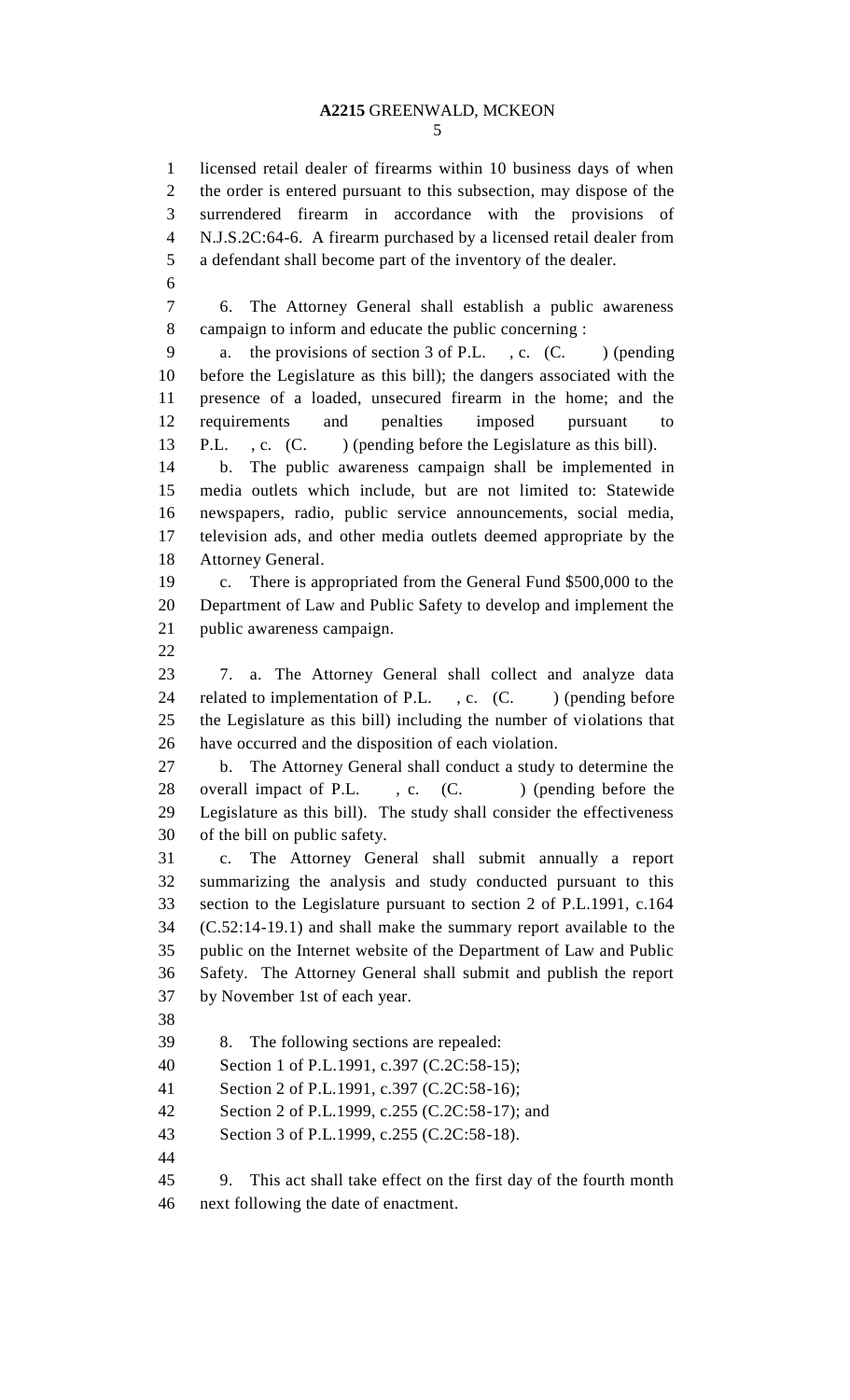#### **A2215** GREENWALD, MCKEON

#### STATEMENT

 This bill, titled the "New Jersey Safe Storage of Firearms Act," establishes penalties for improper storage of a firearm; requires a warning to be issued to firearms purchasers; and requires the Attorney General to establish a public awareness campaign regarding the risks associated with improper storage. The bill also makes an appropriation, and repeals the provisions of current law establishing penalties for only a minor's access of an improperly stored firearm.

 Under current law, there are storage requirements and penalties imposed if a minor accesses a loaded firearm that is not in use. However, there currently are no general requirements for storing a firearm when not in use.

 This bill requires a legal owner of a firearm to: (1) store or secure a firearm that is not in use at a premises under the owner's control unloaded, in a gun safe or securely locked box or container; and (2) store ammunition separately from the firearm. The provisions of the bill do not apply to active law enforcement officers authorized to carry a firearm pursuant to law, provided that when a person under the age of 18 is on premises under the control of the officer, the firearm must be:

(a) stored in a gun safe or securely locked box or container; or

 (b) stored in a location which a reasonable person would believe to be secure or inaccessible to a person under the age of 18.

 The bill also provides that its provisions do not apply to a lawful owner or a licensed retail dealer that displays the firearm, unloaded, for the purposes of sale or exhibition, provided that any firearm on the premises under the lawful owner's or licensed retail dealer's control, and that is not on display for the purposes of sale or exhibition, must be stored in a manner as defined by the bill.

 Under the bill, the failure of a firearm owner to properly store a firearm in accordance with the provisions of the bill will give rise to a permissive inference that the legal owner acted knowingly or recklessly in engaging in conduct which creates a substantial risk of serious bodily injury or death to another person.

 The bill requires the court to notify a person convicted of a crime or offense involving an improperly stored firearm that he or she is prohibited from purchasing, owning, possessing, or controlling a firearm, and from receiving or retaining a permit to purchase a handgun (PPH) or a firearms purchaser identification card (FPIC). The court also is required to order a defendant to arrange for the immediate surrender to a law enforcement officer of any firearm that has not already been seized or surrendered, as well as any PPH or FPIC.

 Within five days of the entry of an order, the defendant may arrange to sell a surrendered firearm to a licensed retail dealer. The dealer then has 10 days to take possession of the firearm. A law enforcement officer accepting a surrendered firearm is to provide the